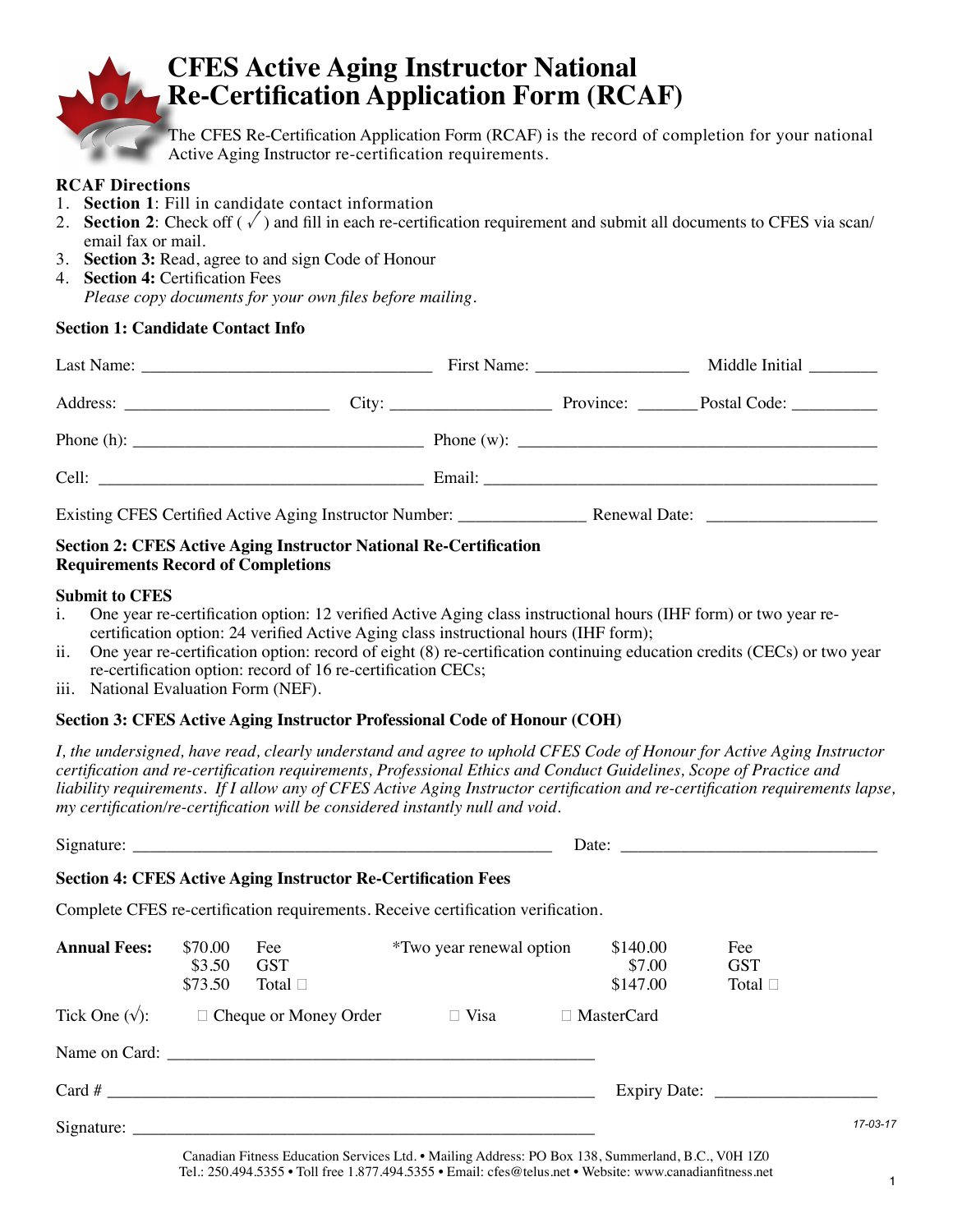## **CFES National Active Aging Instructor Re- Certification Evaluation Form (NEF)**

This form is required for re-certification completion and is confidential. Please submit with all required re-certification forms as directed on Re-Certification Application Form.

The CFES program goal is to provide professional excellence and national consistency for all involved. CFES appreciates your time and honest feedback about CFES recognized re-cert programs you attended and re-cert requirements regarding delivery, leadership skill, knowledge advancement and re-certification experience overall. In the box beside each statement below, please provide a numbered ranking on a scale from 1 to 4  $[1 =$  Unacceptable to 4 = Excellent, beyond professional expectations], the name of your educator or skills assessment evaluator and provide comments. Thank you.

| Name: Name: Name: Name: Name: Name: Name: Name: Name: Name: Name: Name: Name: Name: Name: Name: Name: Name: Name: Name: Name: Name: Name: Name: Name: Name: Name: Name: Name: Name: Name: Name: Name: Name: Name: Name: Name:       |  |                                 |  |  |  |
|-------------------------------------------------------------------------------------------------------------------------------------------------------------------------------------------------------------------------------------|--|---------------------------------|--|--|--|
|                                                                                                                                                                                                                                     |  |                                 |  |  |  |
| Please Rank Course and Requirements Below 1 to 4<br><b>Please Rank Course and Requirements Below 1 to 4</b><br>1 = Unacceptable 2 = Needs Improvement 3 = Good                                                                      |  | Add Comments<br>$4$ = Excellent |  |  |  |
| CFES recognized re-cert workshop (provide name of facilitator, program and add comments)                                                                                                                                            |  |                                 |  |  |  |
|                                                                                                                                                                                                                                     |  |                                 |  |  |  |
|                                                                                                                                                                                                                                     |  |                                 |  |  |  |
| <b>CFES national re-cert requirements</b>                                                                                                                                                                                           |  |                                 |  |  |  |
| $\mathcal{L}^{\mathcal{L}}$                                                                                                                                                                                                         |  |                                 |  |  |  |
| Effectiveness entertainment and the contract of the contract of the contract of the contract of the contract of                                                                                                                     |  |                                 |  |  |  |
|                                                                                                                                                                                                                                     |  |                                 |  |  |  |
|                                                                                                                                                                                                                                     |  |                                 |  |  |  |
| <b>CFES Services</b>                                                                                                                                                                                                                |  |                                 |  |  |  |
|                                                                                                                                                                                                                                     |  |                                 |  |  |  |
|                                                                                                                                                                                                                                     |  |                                 |  |  |  |
|                                                                                                                                                                                                                                     |  |                                 |  |  |  |
| CFES staff and office services <u>example and a service</u> of the service of the service of the service of the service of the service of the service of the service of the service of the service of the service of the service of |  |                                 |  |  |  |
|                                                                                                                                                                                                                                     |  |                                 |  |  |  |
|                                                                                                                                                                                                                                     |  |                                 |  |  |  |
| What re-cert programs would you like CFES to offer? ____________________________                                                                                                                                                    |  |                                 |  |  |  |
|                                                                                                                                                                                                                                     |  |                                 |  |  |  |
|                                                                                                                                                                                                                                     |  |                                 |  |  |  |

**How may we service your instructor certification professional needs more effectively?** 

 $\mathcal{L}_\text{max} = \frac{1}{2} \sum_{i=1}^{n} \frac{1}{2} \sum_{i=1}^{n} \frac{1}{2} \sum_{i=1}^{n} \frac{1}{2} \sum_{i=1}^{n} \frac{1}{2} \sum_{i=1}^{n} \frac{1}{2} \sum_{i=1}^{n} \frac{1}{2} \sum_{i=1}^{n} \frac{1}{2} \sum_{i=1}^{n} \frac{1}{2} \sum_{i=1}^{n} \frac{1}{2} \sum_{i=1}^{n} \frac{1}{2} \sum_{i=1}^{n} \frac{1}{2} \sum_{i=1}^{n} \frac{1$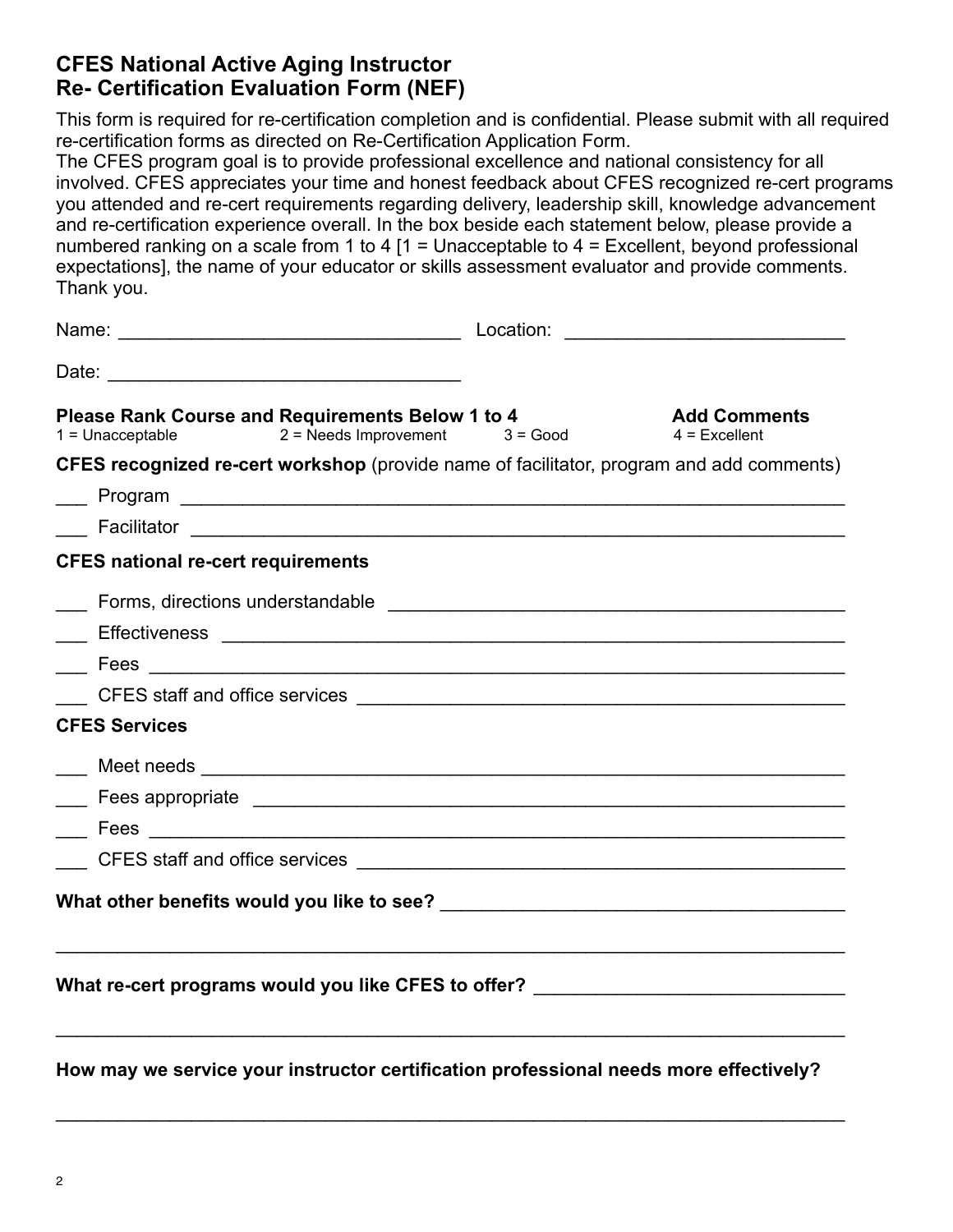## **CFES National Active Aging Instructor Re-Certification Instructional Hours Form (IHF)**

Please fill in and copy this required form for CFES instructor re-certification. Submit to CFES office by scan/email, fax or mail. To retain your CFES Certification please teach 12 complete (45 - 60 minutes) Active Aging programs per year and have your supervisor sign as your witness declaring you did teach the program. Signature and contact info required. Your signed Professional Code of Honour is your word.

|    |                      | Location   Program Name   Class Date                 |  |  | Supervisor Signature and Contact #                                                                                                                                                                                            |  |
|----|----------------------|------------------------------------------------------|--|--|-------------------------------------------------------------------------------------------------------------------------------------------------------------------------------------------------------------------------------|--|
|    |                      | 1. $\qquad \qquad$                                   |  |  | the control of the control of the control of the control of the control of the control of                                                                                                                                     |  |
|    | 2. $\qquad \qquad$   | <u> 1989 - Johann Barbara, martin a shekara 1989</u> |  |  |                                                                                                                                                                                                                               |  |
|    | 3.                   |                                                      |  |  |                                                                                                                                                                                                                               |  |
|    | 4.                   | <u> 1990 - Johann Barbara, martin a bhaile an t-</u> |  |  |                                                                                                                                                                                                                               |  |
|    | $5.$ $\qquad \qquad$ |                                                      |  |  |                                                                                                                                                                                                                               |  |
|    |                      |                                                      |  |  |                                                                                                                                                                                                                               |  |
|    | 6.                   | the control of the control of the control of the     |  |  | the control of the control of the control of the control of the control of the control of the control of the control of the control of the control of the control of the control of the control of the control of the control |  |
|    | 7.                   |                                                      |  |  |                                                                                                                                                                                                                               |  |
|    |                      |                                                      |  |  | the control of the control of the control of the control of the control of the control of the control of the control of the control of the control of the control of the control of the control of the control of the control |  |
| 9. |                      |                                                      |  |  |                                                                                                                                                                                                                               |  |
|    | 10.                  |                                                      |  |  |                                                                                                                                                                                                                               |  |
|    | 11. $\frac{1}{2}$    |                                                      |  |  |                                                                                                                                                                                                                               |  |
|    |                      |                                                      |  |  |                                                                                                                                                                                                                               |  |
|    |                      |                                                      |  |  |                                                                                                                                                                                                                               |  |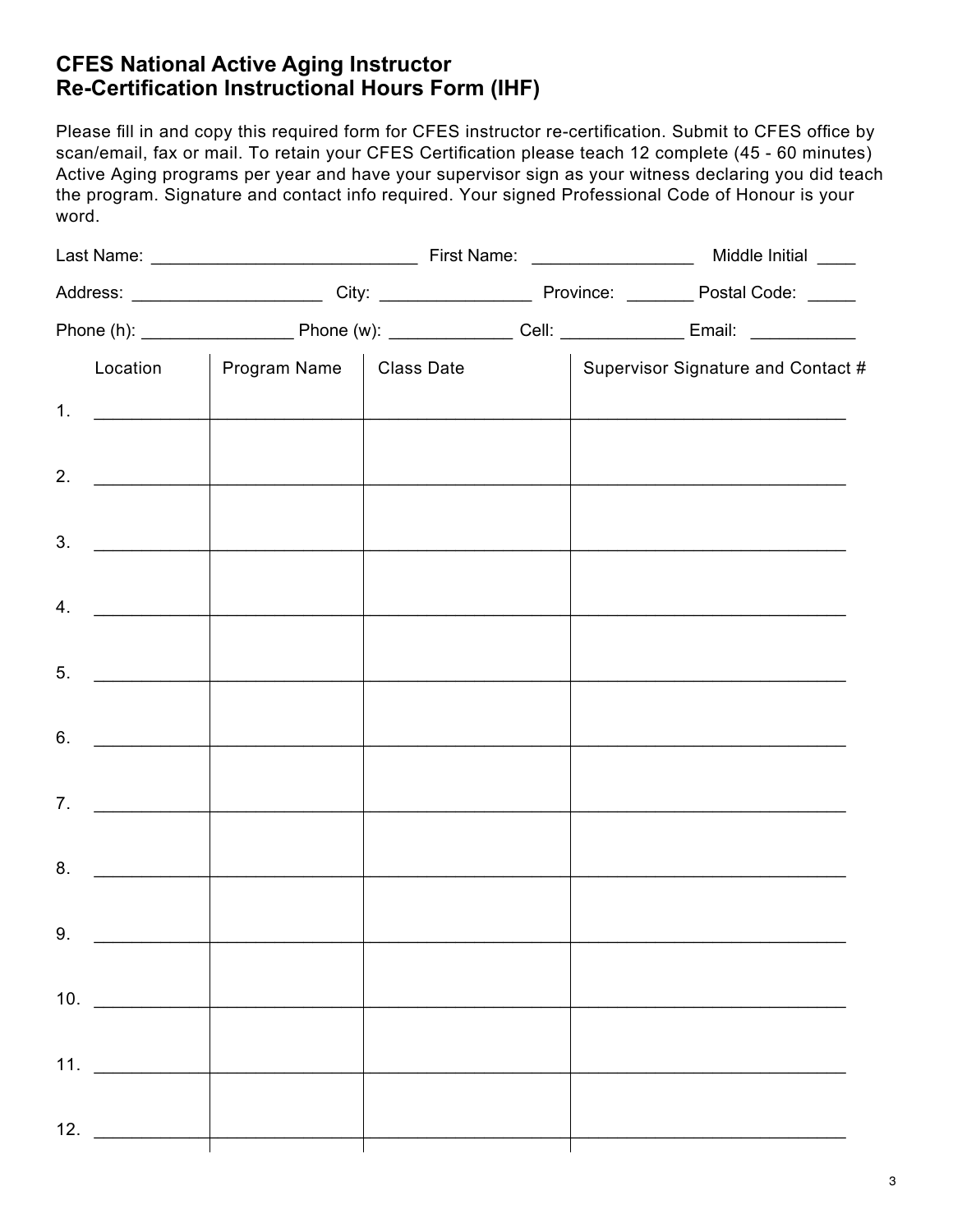## **The CFES National AAI Professional Code of Honour Package**

### **Certification Requirements**

Successfully complete (80% +) of the following CFES program steps or present an equivalent.\*

- 1 CFES Fitness Knowledge Classroom or Home Study Course\*;
- 2 Active Aging Instructor Classroom Course\*;
- 3. AAI Practicum Classroom Course or Mentorship Program\*;
- 4. National AAI Exam\*;
- 5. National AAI Skills Assessment\*;
- 6. Maintain current CPR-A minimum and Emergency or Standard First Aid Certifications;
- 7 Maintain annual liability insurance (if required);
- 8. Submit to CFES: CFES Certification Application Form, collateral documents and certification fee;
- 9. Receive CFES Active Aging Instructor Certification.

## **Re-Certification Requirements**

Successfully complete (80% +) of the following or present an equivalent\*.

- 1. Attend eight (8) hours CFES recognized re-certification workshop CECs\*;
- 2. Submit twelve verified Active Aging instructional hours\*;
- 3. Maintain CPR; First Aid and annual liability insurance (if insurance required);
- 4. Submit to CFES: CFES Re-Certification Application Form, collateral documents and certification fee;
- 5. Receive CFES Active Aging Instructor Re-Certification.

Two year re-certification option available

## **Professional Ethics and Conduct Guidelines**

#### **As a CFES Certified Active Aging Instructor (AAI) I will be expected to meet the following guidelines: Personal Attributes**

- Have an interest, enthusiasm and commitment to excellence in educating, instructing and mentoring;
- Develop and maintain credibility, sincerity with the participants, peers and managers;
- Demonstrate self-motivation and be able to motivate others;
- Maintain good records;
- Possess good time management skills;
- Perform instruction without bias, conflict of interest, self-gains or vested interest in the instruction outcome;
- Have dedicated time to carry out my instructor role, including availability to students outside class time;
- Be a realistic role model, aiming to demonstrate balance; express honesty, integrity and core values.

### **Communication Skills**

- Possess the skill, knowledge, and ability to communicate well with all involved in the program;
- Clarify and present the Active Aging instruction in a succinct and meaningful manner;
- Interpret and explain Active Aging exercise results to the student;
- Provide an atmosphere that is participant centered, welcoming, caring, supportive and professional;
- Respect privacy and confidentiality during and following your classes and programs;
- Respect professional boundaries regarding appropriate and acceptable language, touching, overall conduct and promotion of programs;
- Understand that swearing, sexual oriented body or verbal language; being untruthful; encouraging gossip; economic maneuvering in sales and copyright infringements are examples of unprofessional or inappropriate conduct.

### **Participant Success:**

- Design, market and present Active Aging programs and classes for apparently adults;
- When an individual enrols in your program they will fill in the basic health screening forms using PAR-Q+ / PARmed-X and PARmed-X for Pregnancy or similar approved forms<sup>1</sup> and we will refer clients to the appropriate health/fitness professionals where indicated and to maintain best practices as outlined by the Canadian Fitness Safety Standards <sup>2</sup>;
- Programs and classes will inspire, educate and activate participants to foster a lifelong commitment to active living, fitness and healthy lifestyle;
- Instruction will foster personal participant success based on their realistic personal goals;
- Provide recognition of client at completion of their class set or program in paper, in word, kind deeds.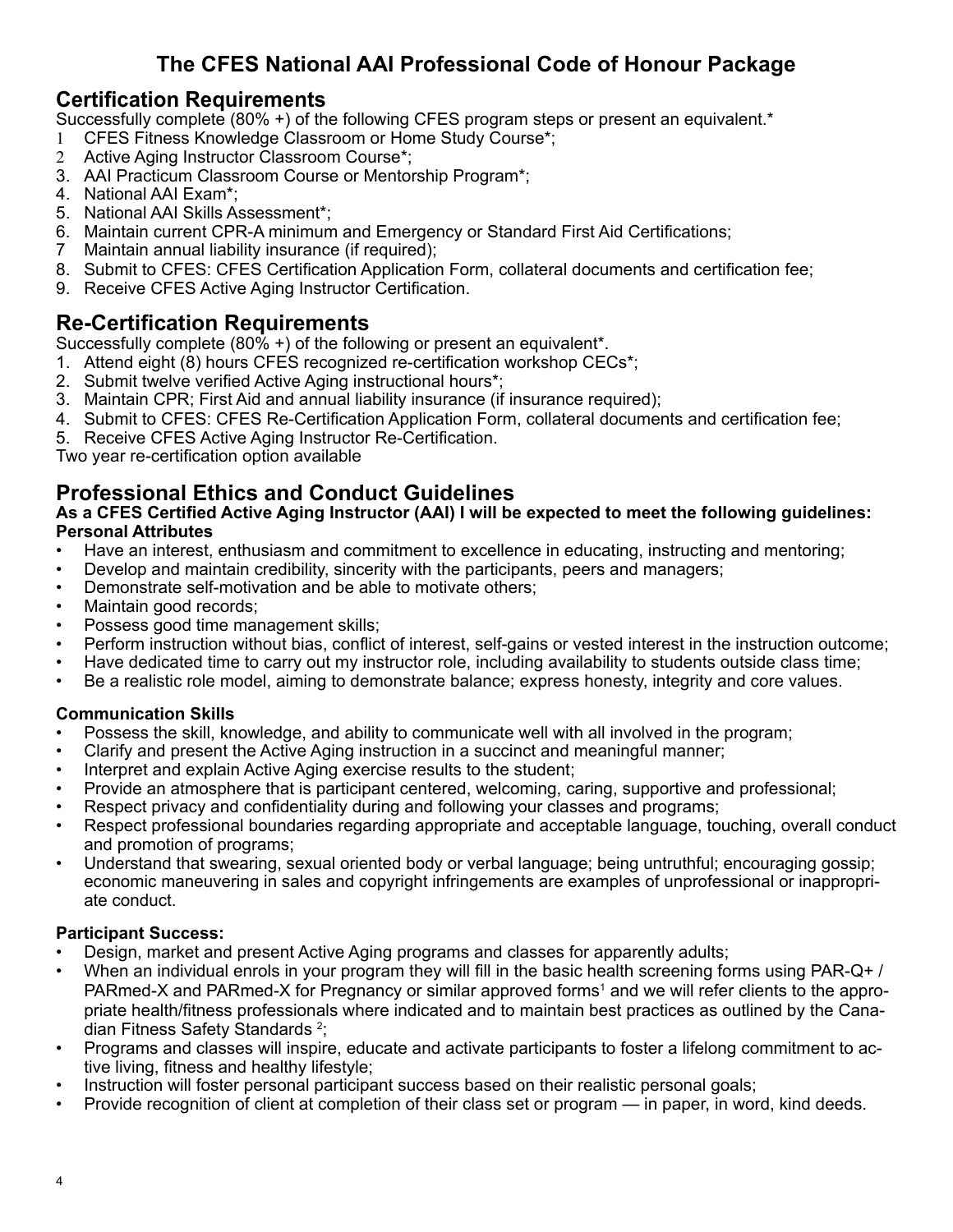### **Technical Skills**

- Understand and instruct within professional scope of practice (see below);
- Have the skill, knowledge, confidence, and ability in instruction;
- Demonstrate a working knowledge and understanding of the CFES model, mission, direction, and focus, follow CFES professional ethics and conduct guidelines for every Active Aging class or program;
- Design and instruct a proper warm-up, a work-out (cardio, strength, endurance) and cool down (flexibility) components for each Active Aging class;
- Provide safe, progressive, balanced, technically proficient program components;
- Possess the ability to determine and work with differing styles of participant learning and abilities;
- Be able to make a judgment whether the participant fitness level is appropriate for class level;
- Provide exercise modifications, alternatives meeting the levels and conditions of participants;
- Provide instruction and modifications for the safe use of common group exercise equipment;
- Provide feedback and encouragement that enhances and promotes participant advancement.

### **Program Effectiveness:**

- Promotion provides clear program descriptions, health benefits and variety of progressive choices for ages and health stages, beginners to advanced Active Aging participants;
- Conduct group exercise and facility orientation sessions for participants;
- Design progressive Active Aging programs for apparently healthy adults that are modifiable for fitness levels and abilities;
- Programs are to produce effective measurable results for the participant;
- Educate regularly with a variety of information for all in class tips, handouts, bulletins, newsletters;
- Respond to individual inquiries and group education on Canada's Food Guide and professionally recognized, credible nutrition resources available on-line and in the community;
- To avoid conflict of interest, it is professional to provide more than one, ideally three, recognized professionals or organizations in answer to participant requests;
- Provide ample opportunity for participants to give feedback on instructor, program, facility. Where deemed reasonable act upon their feedback and let them know they are appreciated for their ideas and interest;
- Keep records of the participant progress and program evaluations; document results for future review.

### **Safety:**

- Have an emergency procedures plan in place where I am teaching, posted in a visible spot with staff, instructor(s) and participants educated in procedures;
- Have or be able to recommend an accredited fitness assessment for interested individuals;
- Participants are asked to sign an informed consent form before entering any program;
- Keep music volume at reasonable levels below 90 decibels, dB and voice100 dB max,10dB above music volume and where possible purchase or use equipment to measure this volume <sup>3</sup>;
- Participants are provided proper instruction for monitoring cardiorespiratory endurance intensity including: correct technique to measure working heart rate in middle of workout, not at the end; how to interpret and use Rate of Perceived Exertion (RPE), as per CFES protocols;
- A target heart rate or perceived exertion chart is on the wall, visible for all to read and ideally provides beats in a 10-second count for beginners, intermediate and advanced levels;
- Participants are shown where water stations, washrooms and emergency exits are. Participants are encouraged to bring water bottles.

### **Professional Credibility:**

- Respect individuality; equality; provide support, include and recognize participants and professionals;
- Promote honesty of feedback, originality of the candidate, and give credit where credit is due;
- Uphold a professional image through conduct and appearance;
- Maintain CFES Active Aging instructor re-certification requirements;
- Advance Active Aging instructor certification add credentials, attend programs, events, network professionals;
- Keep up to date with exercise trends, safety, new programs, techniques, and current research;
- Have regular evaluations of leadership skills, abilities and conduct from participants, peers and supervisors.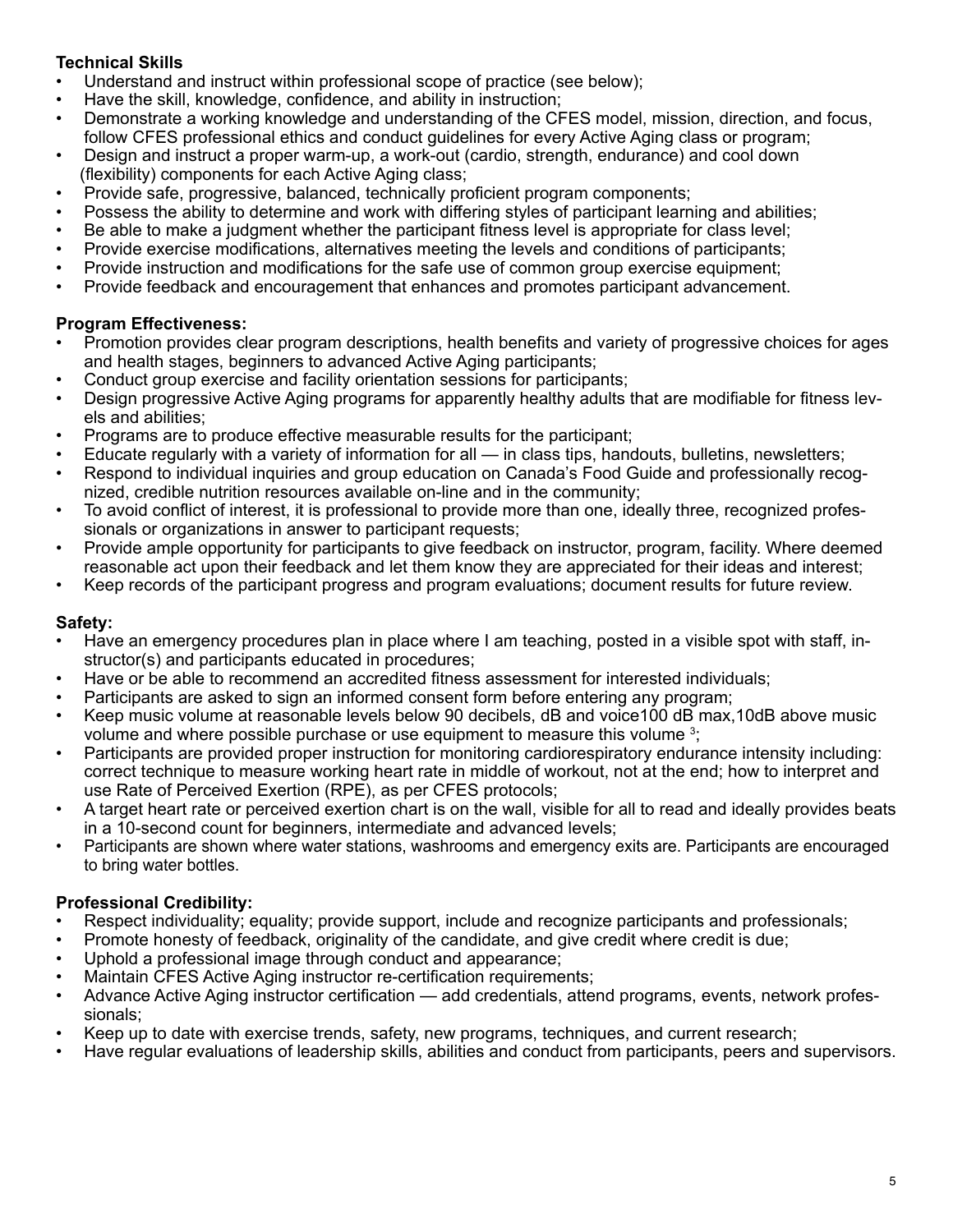## **CFES Active Aging Instructor Scope of Practice**

The CFES Active Aging Instructor certification is meant to provide leaders with the competencies necessary to provide individuals with safe, effective, and appropriate land based fitness programs. These fitness classes will be based on the CFES Performance Standards of a CFES Active Aging Instructor.

### **The CFES Active Aging Instructor will:**

- Provide appropriate Active Aging programs to apparently healthy adults. Apparently healthy adults are (a) those individuals with a clear PAR-Q+ or (b) those individuals who have been cleared by a qualified health professional (e.g. medical doctor) for unrestricted physical activity using PAR Med-X, PARmed-X for Pregnancy ir similar approved screening tools;
- Provide Active Aging programs for participants who have been appropriately screened using the PAR-Q+ (apparently healthy adults). The PAR-Q+ must be administered each time someone registers for a new semester or program at the front desk or with the instructor;
- Active Aging programs can be provided for participants that answer 'Yes' on the PAR-Q+, as long as they have been medically cleared by a health care professional to participate in 'unrestricted physical activity';
- Provide on-going screening and monitoring of the participants for the duration of the program and provide modifications to accommodate all levels of ability.
- Design, modify, and lead a safe, effective, and appropriate Active Aging program to include a warm-up, work-out (cardio, strength, endurance) and cool down (flexibility) components for each class;
- Provide appropriate exercises based on the needs and physical abilities of the participants;
- Incorporate use of appropriate portable equipment based on the participant's needs, physical abilities and personal fitness goals;
- Answer general healthy eating inquiries based on the Canada's Food Guide to Healthy Eating and Canada's Physical Activity Guide to Healthy Active Living. Provide clients with information and support regarding credible online support tools (Dieticians of Canada). Client requests for advanced nutritional information are to be referred to a Registered Dietician;
- The Active Aging Instructor will NOT provide individualized eating plans or recommendations for supplementation to clients. Clients who indicate interest in these areas will be referred to a Registered Dietician;
- Follow the CFES Professional Ethics and Conduct Guidelines, Scope of Practice, liability education and protection and signed Professional Code of Honour at all times;
- The Active Aging Instructor will provide safe Active Aging programs (proper balance, flow, progression as outlined by CFES protocols) using appropriate exercises and providing modifications based on the needs and physical abilities of participants;
- The Active Aging Instructor specializes in the delivery of group programs and will not provide individualized, personalized training programs. Participants who request, or graduate to more advanced individualized training are to be referred to qualified and certified Personal Trainers.

## **Liability Insurance and the Fitness Professional**

### **Who needs liability insurance?**

As a Active Aging Instructor, you have a professional responsibility to teach within your scope of practice and to protect yourself from the possibility of a law suit from a participant who is injured in a program. While a law suit is only credible if there is intentional misconduct or negligence on the part of the instructor which results in damage or loss to the participant, it is prudent for instructors to be covered personally, or through their employer.

## **Procedures to Protect Against a Negligence Suit**

#### **Liability**

• Refers to the responsibility to provide services in a reasonable, prudent manner in accordance with current professional standards.

#### **Negligence**

• Refers to the failure to act as a reasonable and prudent person would under similar circumstances. Negligence is carelessness, inattention, disregard, inadvertence or oversight that was accidental but avoidable.

### **Certification**

- Become certified as an instructor through a provincially and nationally recognized organization like CFES;
- Become certified in CPR and Fitness First Aid. Know emergency procedures for the facility and where the first aid kit is kept;
- Stay current and up to date through continuing education:
- Subscribe to a professionally recognized magazine or journal to keep up on current literature.